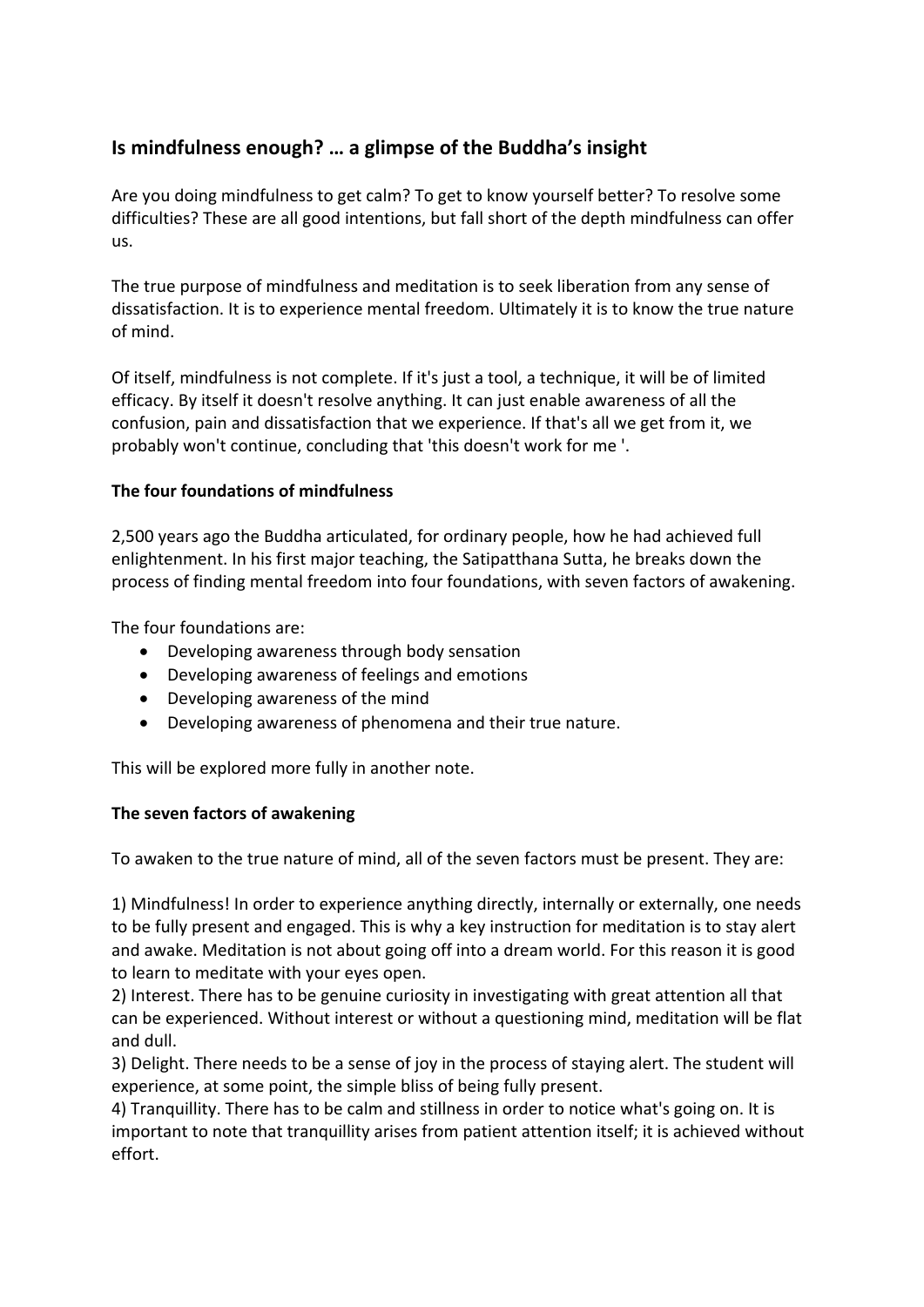5) Concentration. One has to train the mind to remain focused on whatever the object of meditation may be. In the early stages this is often an object such as the breathing; but in the advanced stages one can meditate and stay concentrated without having an object, other than the mind itself.

6) Equanimity. This is the state of not being moved by whatever is experienced. It is not the absence of emotion, but it is awareness of the *tendency* to like or dislike, to judge, yet not to act accordingly.

7) Energy. There needs to be a commitment to stick with the process of discovery. This requires energy without effort.

Each of these factors needs to be present simultaneously. For example, it's impossible to stay concentrated without energy and interest.

### **The shortfalls of mindfulness as taught today**

This wonderful teaching by the Buddha is as relevant today as it was when he first taught it. However, all too often, mindfulness is separated out, and considered just a toolbox of techniques. This approach was clearly articulated by the Buddha as being a 'wrong view '.

Mindfulness and meditation is a *craft* that needs to be learnt, and can only develop with ongoing committed practice. Whilst study, reading books or listening to talks, is useful to help understand the process, it's only through direct experience that we gain real insight and make progress.

This is also why we need a teacher with deep experience, because he or she can sift through the direct experiences of the student, pointing to the correct path, avoiding the many pitfalls.

There needs to be some tangible benefit, or meditation can become a chore. There are many stages on the path, some are very blissful, others are inexplicably uncomfortable. We have to ride these out with interest and curiosity, equanimity and calm. Eventually, sometimes imperceptibly, progress will be made and life becomes much richer and more easeful.

When we begin to understand what leads to better mental states and the sense of mental freedom, we can nurture the conditions that lead to this. We need to learn what works, and become masters of our own mind, just like learning to play an instrument. It will not happen overnight, but with real commitment and the inspiration of great teachers, we find ourselves changing and enjoying life better.

#### **Mindfulness in daily life**

It is important to recognise that this journey starts here, within us. We can't expect the external world suddenly to bend to our liking. Until we resolve the internal mental struggles and battles, we will never find peace in the world outside. If we have not resolved our own internal struggles, it will taint the relationships we have with other people; we will always